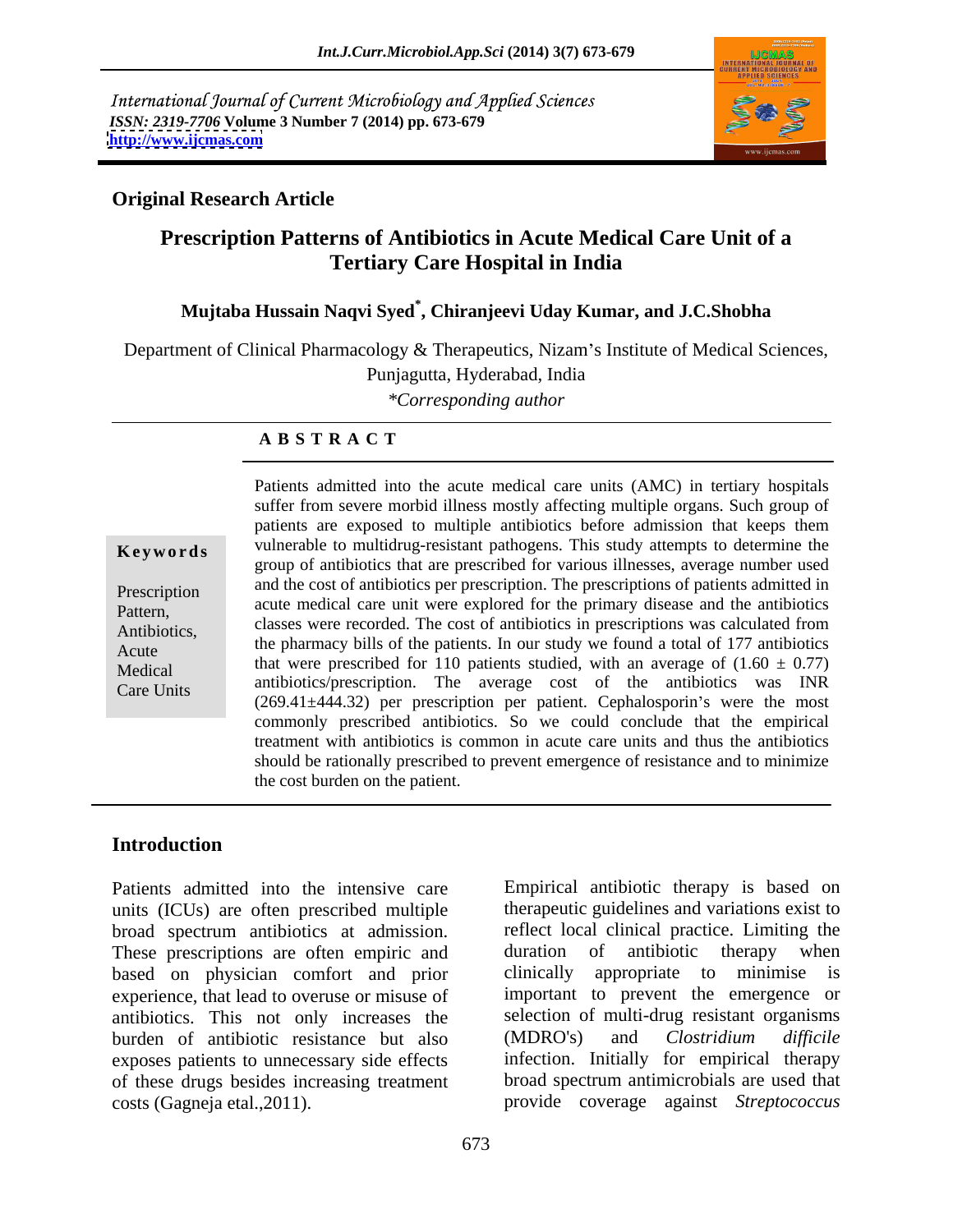*pneumoniae*, *Legionella* species and aerobic Gram negatives, which later could be changed depending on response and diarrhoea have developed resistance. The sensitivity report. The knowledge of likely use of antibiotics can be avoided when the prevalent strains along with their diarrhoea can be treated by oral rehydration antimicrobial resistance pattern will help in therapy and with the use of probiotics as selection of a particular antimicrobial agent and framing the antibiotic policy for the (G.C. Agu etal.,2013). There is currently no hospital. functioning national antibiotic policy or a

Prompt, appropriate, targeted antimicrobial therapy is life-saving. Patients in ICU often receive antimicrobial therapy that is poorly (Ghafur A etal.,2012). The data on antibiotic chosen or is given for too many days. prescription in tertiary care hospitals Prescribed treatment is often empirical and particularly in southern India is lacking, thus early decisions to shift to directed therapy or we propose to study the prescribing pattern cessation of therapy can reduce antibiotic of antibiotics in our hospital through average exposure significantly. Reduction in number of antibiotics per prescription with antimicrobial exposure leads to reductions in the cost of antibiotics per prescription and resistance and less cost. Controlling the prescription of antibiotics for the resistance selection within the ICU has potential spill-over effects for the general hospital, Antibiotic Expert Group **Materials and Methods** (Therapeutic Guidelines Limited; 2010). There is a dramatic increase in the This was a prospective, observational study prevalence of superbugs, and there is an of antibiotic prescribing patterns at equal drop in the number of new antibiotics admission in an open, mixed medical available. Although the antibiotic potential surgical, adult, ICU in a tertiary care of herbal plants is widely explored (S. hospital in southern India. This study was Susmitha etal.,2013; S. Yogita etal.,2013; conducted between August and November Ghiasuddin etal.,2012), the pipeline of 2013.<br>antibiotic research and development is consecu antibiotic research and development is consecutive patients at admission into the nearly dry, especially when it comes to ICU was audited. All antibiotic antibiotics active against Gram-negative bacteria. Indian hospitals have reported very the suspected primary disease location on high Gram-negative resistance rates, with the first admission day were noted. There very high prevalence of ESBL (Extended was no infectious diseases specialist or Spectrum Beta Lactamases) producers and antibiotic prescription policy in place at our also high carbapenem resistance rates. hospital during the study period. Baseline Increasing carbapenem resistance will demographic variables on all patients, such invariably result in increased usage of as name, age, gender, hospital number, colistin, currently the last line of defence, clinical diagnosis were recorded. Other with a potential for colistin-resistant and Pan variables, such as the total number of

diarrhoea is also becoming difficult as the majority of antibiotics used to treat antibacterial agents is well documented national policy to contain antimicrobial resistance in India

diseases affecting various systems.

# **Materials and Methods**

Drug Resistant bacterial infections. antibiotics prescribed and their dose and The treatment of common diseases like daily antibiotic cost per patient wasof antibiotic prescribing patterns at The prescription data on 110 ICU was audited. All antibiotic prescriptions, with the class of antibiotic and route of administration were also noted. The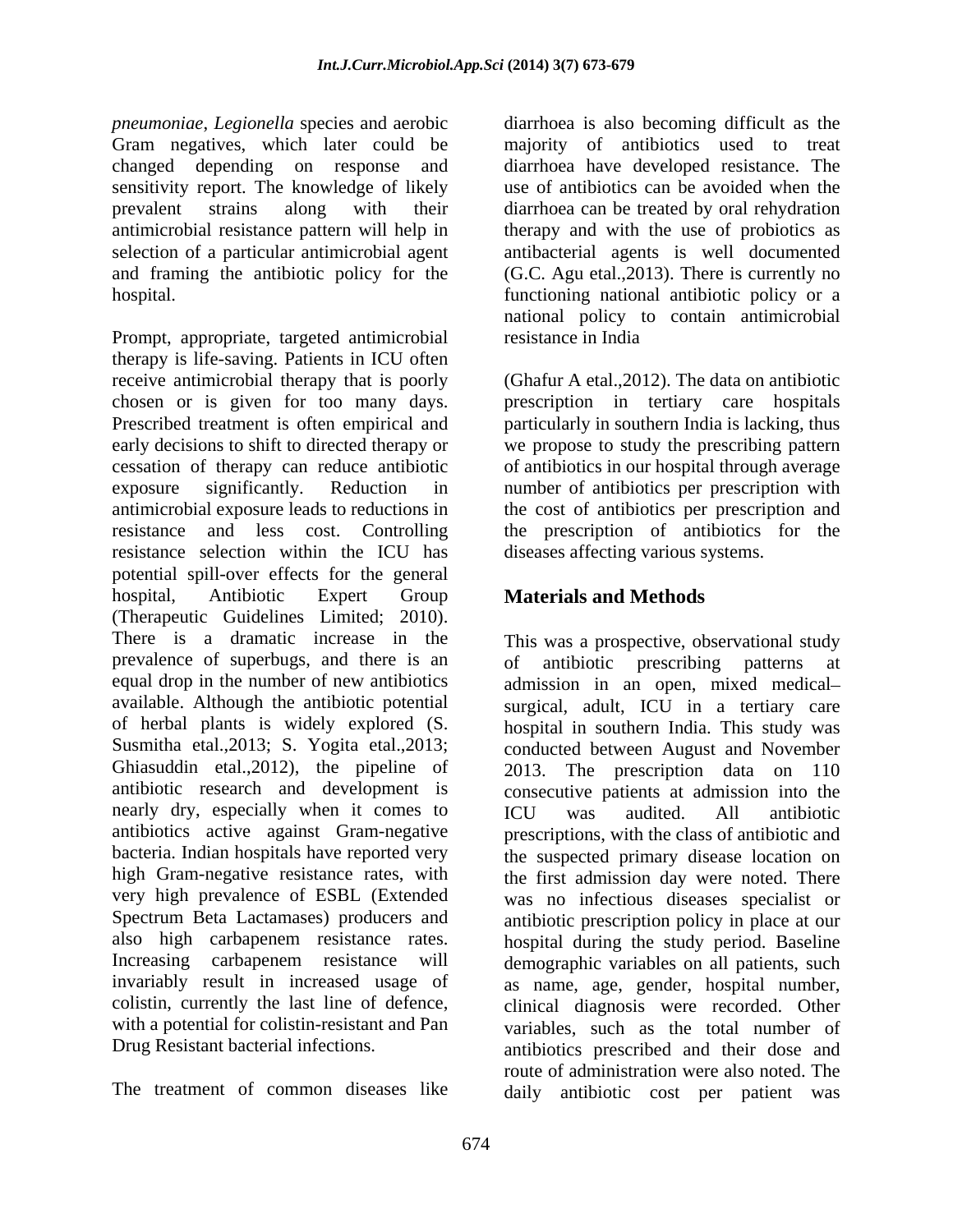used in each patient. The unit price of each

The data were analyzed using graphpad prism software (Version 6.0).

The prescriptions of 110 consecutive patients admitted into the ICU were analyzed. This included 70 male and 40 female patients. The average age of the patients was 44 years  $(\pm 18.2)$ . Most of our patients were admitted to the ICU from the demographic data and patient characteristics (Tavallaee M etal., 2010), which is

A total of 177 antibiotics were prescribed for the 110 patients, that is an average of 1.60  $(\pm 0.77)$  antibiotics / prescription. Antibiotics were prescribed to 107 patients (97.27%) at admission. The average number such a such a of antibiotics prescribed are shown in Figure 1997). of antibiotics prescribed are shown in Figure 1. As shown in Figure 2, the average cost of antibiotics for each patient suffering from dysfunction involving various organ systems are noted and the median cost of antibiotics for the group are calculated. The cost of antibiotics for treatment of MODS with sepsis was highest among others as shown in Table 2. Cephalosporin's were the more commonly prescribed antibiotics in patients and had lowest cost per prescription in patients, although amoxicillin cost was still lower among penicillin group of antibiotics with median price of INR 110, carbapenems were the most expensive drug prescribed among our patients. Oral antibiotics were prescribed in only 10 patients and the median cost was INR 54. As shown in Figure3 and Table 3. On univariate analysis, we found that the average cost of the total

calculated by the multiplication of the cost drugs prescribed and antibiotics prescribed per unit and the number of doses that were were significantly lower in younger patients antibiotic used was obtained from the antibiotics and drugs was higher in surgical hospital pharmacy. and trauma patients, this was not a (<45 years). Although the total cost of statistically significant compared to medical treatment.

**Results and Discussion** admissions were audited over a 4-month medical specialty (77.2%) and the age of patients studied was  $50.3 \pm 20.4$  years studied are as given in Table 1. comparable to present study, but the mean Prescriptions of 110 consecutive ICU period to study drug utilization patterns in the ICU. The average age of patients was 44 years and most of the patients were in age group of 30-60 years which is also observed in a study conducted in northern India by (Williams, etal 2011). In a study on drug use patterns from an ICU in Iran, the average (Tavallaee M etal., 2010), which is and range of age of patients in ICU in a study conducted in Netherland was 61 (16 93) years and the difference could be explained by the different socio economic conditions and a longer life expectancy in such a country (Bergmans D.C.J.J etal., 1997).

> The average number of antibiotics per prescription in present study was  $1.60 \ (\pm S)$ 0.77) which is lower than northern India where an average of  $2.09$  ( $\pm SD$  1.27) antibiotics/prescription has been reported. Antibiotics were prescribed on 107 patients (97.27%) at admission, which is again similar 95% reported from a north Indian study, reflecting similar prescription pattern in the country (Williams.A. et *al., 2011)* .There is other variable reports of percentage of patients receiving antibiotics at admission in ICU from country ranging from 60% to 80%. The medical cases dominated ICU with 77% admissions compared to surgical and trauma cases, which is not too high compared to around 70% reported from north India.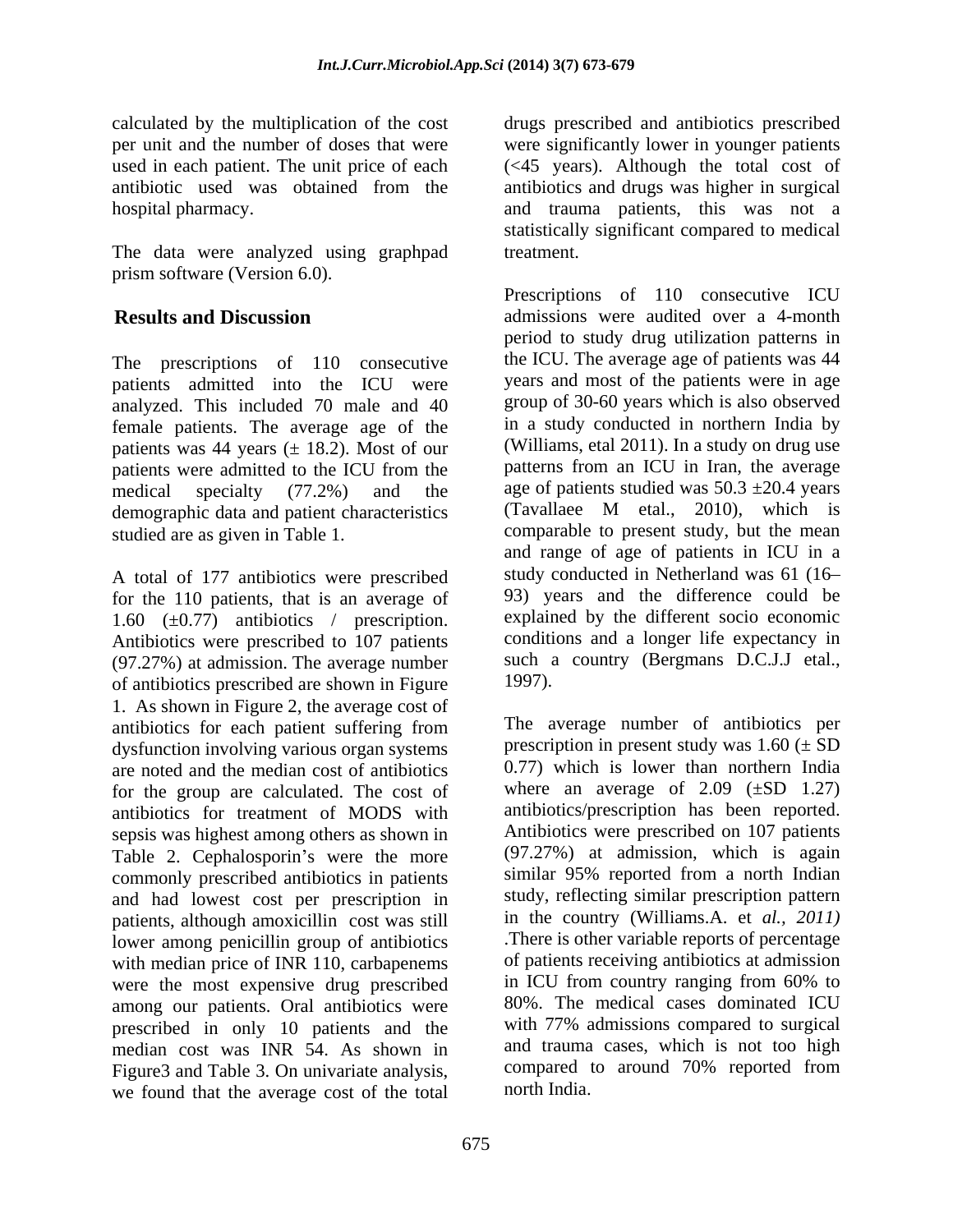| Variable                                      | Number $(n=110)$ | Percentage % |
|-----------------------------------------------|------------------|--------------|
| Gender                                        |                  |              |
| Male                                          |                  | 63.63        |
| Females                                       |                  | 36.36        |
|                                               |                  |              |
| Age distribution (years)<br>15-30             |                  | 31.81        |
| $31-45$                                       |                  | 21.81        |
| $46 - 60$                                     |                  | 25.45        |
| $61-75$                                       |                  | 17.27        |
| $>76$                                         |                  | 3.63         |
| Department of origin                          |                  |              |
| Medical                                       |                  | 77.27        |
| Surgical and trauma<br>Antibiotics prescribed |                  | 13.63        |
|                                               |                  |              |
|                                               |                  | 2.72         |
|                                               |                  | 47.27        |
|                                               |                  | 38.18        |
|                                               |                  |              |
|                                               |                  | 2.72         |

## **Table.1** Demographic data of patients

**Table.2** Average number of antibiotics prescribed and the median cost of antibiotics prescribed to treat various disorders and diseases affecting major organs of the body

| System              | Average number of | Median cost of antibiotics in |
|---------------------|-------------------|-------------------------------|
|                     | antibiotics       | <b>INR</b>                    |
| MODS/sepsis         | 1.89              | 2313.25                       |
| <b>CNS</b>          |                   | 190.8                         |
| Fever               |                   | 152.65                        |
| GIT                 |                   | 271.04                        |
| <b>Blood</b>        |                   | 1496.12                       |
| Lungs               |                   | 429.95                        |
| Kidneys             |                   | 158.75                        |
| Trauma and surgical | 1.66              | 153.46                        |
| Others              | 1.77<br>1.11      | 524.44                        |

## Table.3 Comparison of antibiotic cost with respect to age and diagnosis

| Medical                | $179.89 \pm 135.61$                    | P > 0.05 |
|------------------------|----------------------------------------|----------|
| Surgical               | 290.52±480.80tics                      |          |
| Total                  | 269.41±444.32 (Median cost of INR 125) |          |
| Age                    |                                        |          |
| $\leq$ 45 years (n=51) | $171.47 \pm 167.40$                    | P < 0.01 |
| $>45$ years (n=59)     | 384.98±613.83                          |          |
| Diagnosis              |                                        |          |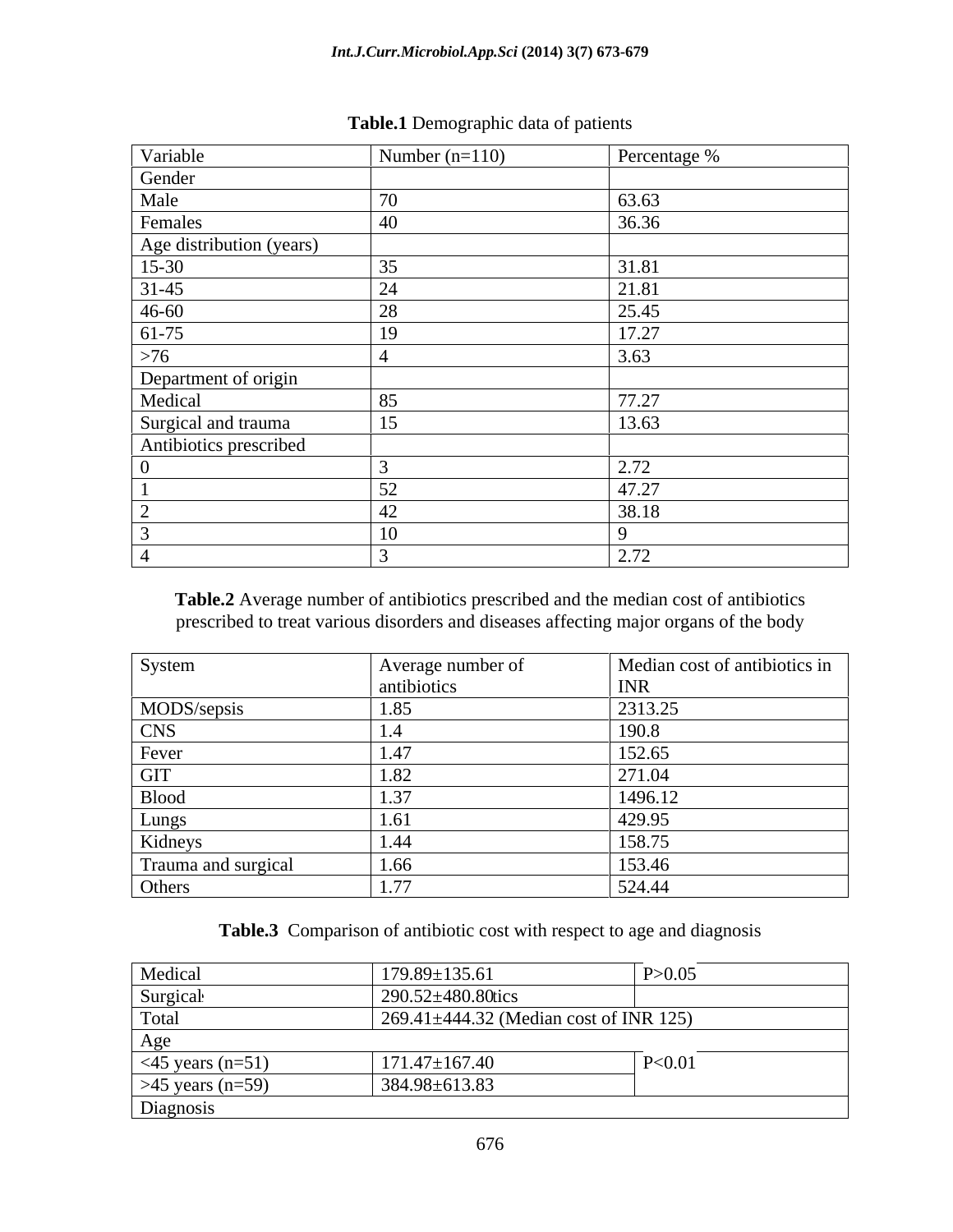

**Figure.1** Distribution of patients according to the number of antibiotics prescribed





**Figure.3** The distribution (A) and median cost (B) of various groups of antibiotics **Fig 3A** 

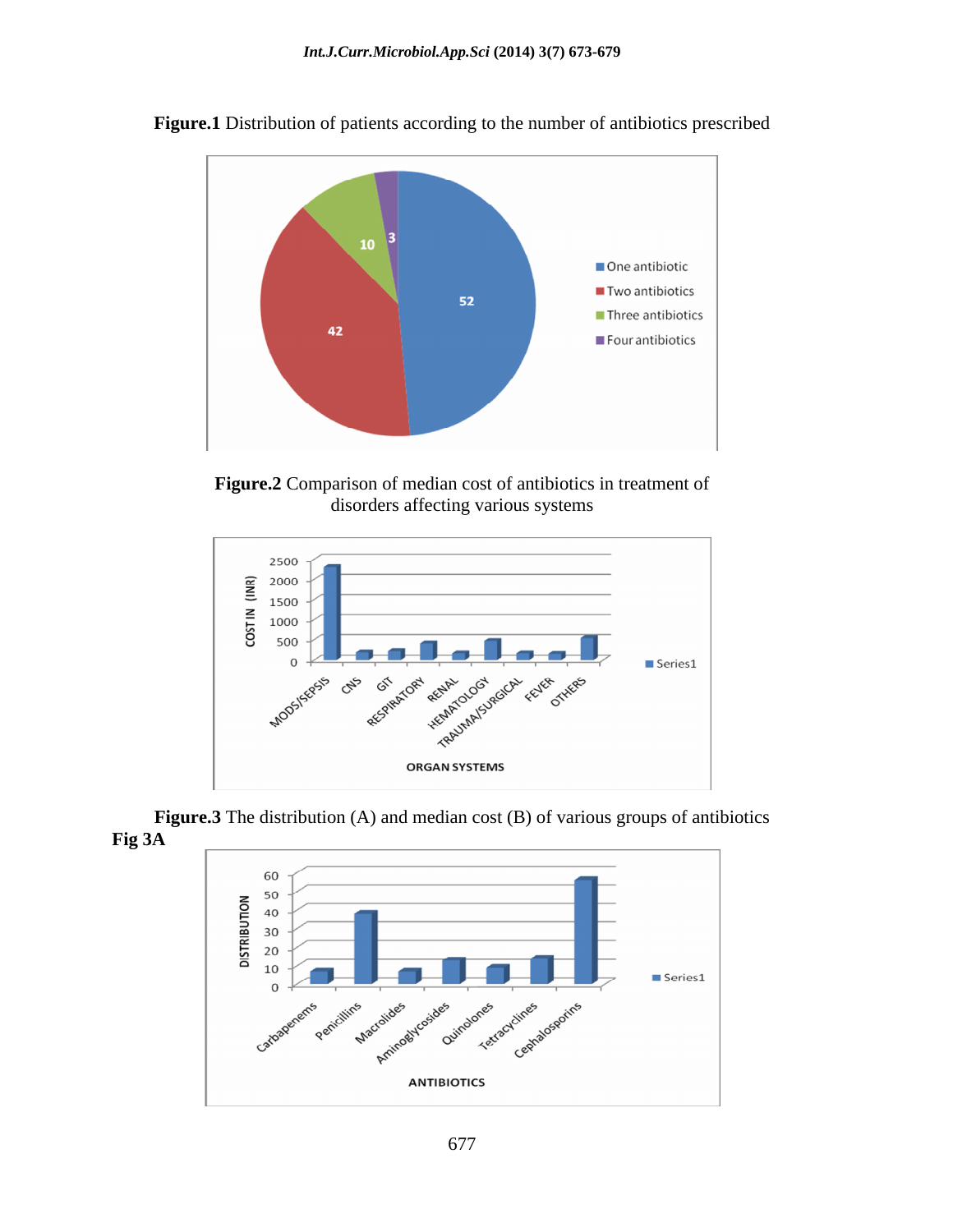



In the present study most of the patients but this may increase selective pressure on and only 13% received 3-4 antibiotics in prescription(Meyer E. etal.,2003). In our cephalosporins and penicillins are most

resistant bacteria at the infection site by respect to antibiotics along with regional

were managed with 1-2 antibiotics (85%) the commensal flora. The prescription of ICU, whereas in the northern counter part mycobacterial infections,must be strictly of the country 70% patients received 2 or limited to the following well defined less antibiotics, whereas western countries situations. The higher rates of prescribing report still lower antibiotic antibiotics in our institute could be ICU, the most frequently prescribed the critical patients referred from other antibiotics were  $3<sup>rd</sup>$  generation centres. The severity of disease and age cephalosporin's which is also reported by are the most important factors contributing other studies (Williams.A., *et al.,2011*) to antibiotic prescription at admission in followed by penicillins. Metronidazole, the ICU, with the average number and cost commonly prescribed antibiotics reported MODS/Sepsis and for patients aged more by several studies conducted in ICUs of than 45 years. The empirical therapy is tertiary care hospitals of our country. continued in most cases and the need for When we compared the cost of various changing prescribed antibiotics was less antibiotics cephalosporins and penicillins common in our hospital. In conclusion, had lowest cost per prescription, which is our study reveals that antibiotics continue the one of the reasons for wide to be widely prescribed in the ICU. The prescription of these drugs in developing elderly patients with severe diseases with country like India(Shankar P.R etal.,2005; multiorgan involvement are prescribed Biswal S etal.,2006; Shrikala B more antibiotics, resulting in more cost per etal.,2010). prescription. The prescription pattern was Antibiotic monotherapy is sufficient for country. There is a strong need for most infections. Antibiotics may be guidelines and protocol for treatment at all combined to prevent the emergence of levels of health care especially with In the present study most of the paintins in but this may increase selective pressure on any inversion of the painting in the presentation is computation, second 3-4 antibiotics in combinations, secend in the case of ECU, combinations, except in the because it is tertiary hospitals with most of antibiotics/prescription greater similar to that reported from other parts of